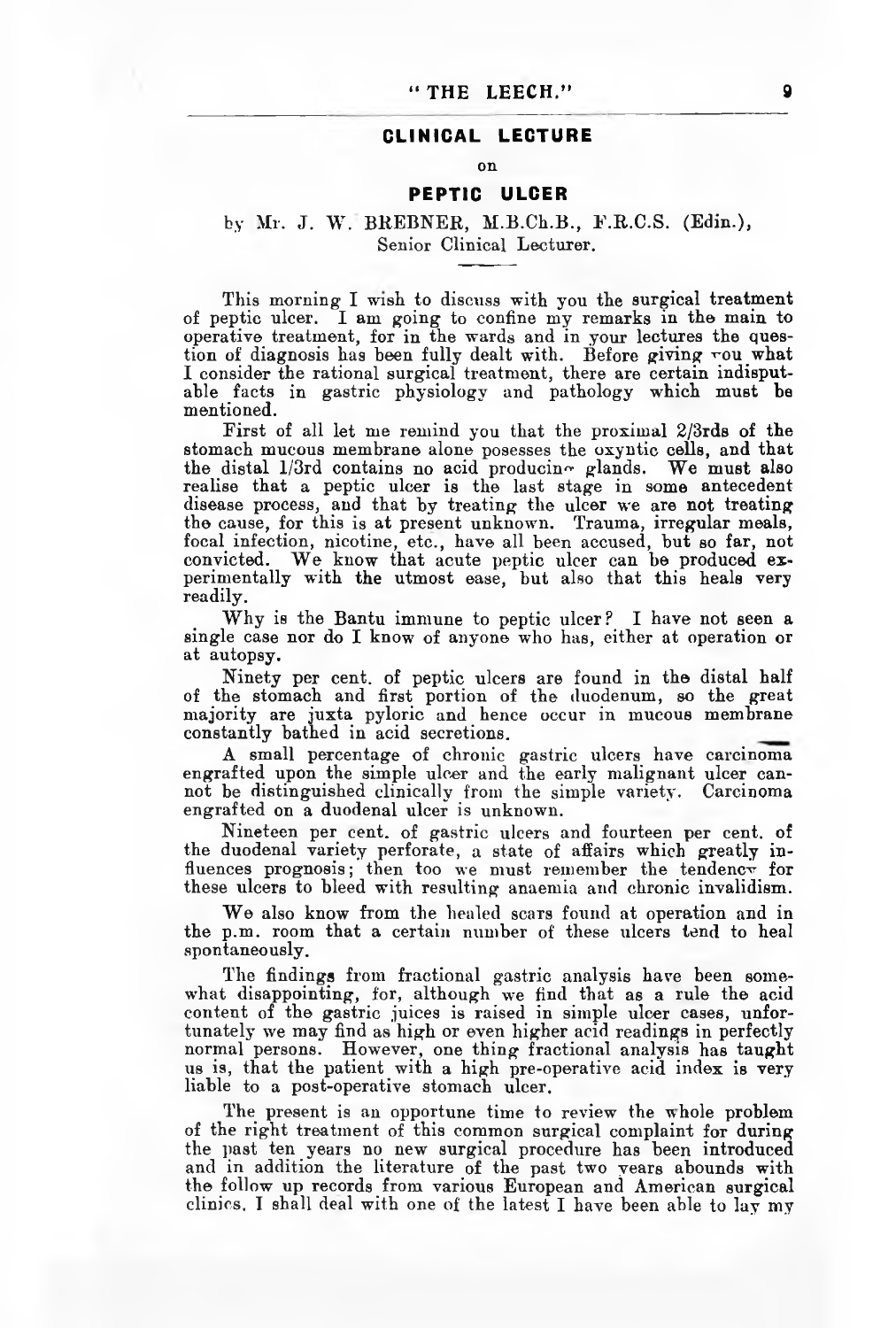hands on and I hope you will find it instructive. Itemanates from the Massachussets General Hospital in Boston where a surgeon and a physician have collaborated—the physician treating a certain number of ulcer cases along conservative lines and the surgeon operating upon the rest. The follow up has been very painstaking and thorough.

#### MEDICAL TREATMENT.

86 cases (6 gastric, 80 duodenal).

#### Follow up from 2 to 10 years after commencement of treatment.

| Satisfactory          58.1%          |  |
|--------------------------------------|--|
| Improved          14.0%              |  |
| Unimproved          8.1%             |  |
| Operated upon         10.5%          |  |
| Died from ulcer         2.3%         |  |
| Died from other causes $\ldots$ 7.0% |  |

## SURGICAL TREATMENT.

103 cases (78 duodenal, 25 gastric) includes the 10.5% medical

## failures:

| Satisfactory          72.9%                            |         |
|--------------------------------------------------------|---------|
| Unsatisfactory         14.5%                           |         |
| Immediate and remote mortality                         | 5.9%    |
| Died from other causes $\dots \dots \dots \dots \dots$ | $6.7\%$ |

# OPERATIVE PROCEDURE.

Gastric ulcer (151 cases)  $\epsilon$ 

|         |                                 | a fræri |        |                |  |
|---------|---------------------------------|---------|--------|----------------|--|
|         | Gastro-enterostomy              | $2+$    | 20     | 3              |  |
| , ,     | $\ldots$ and infolding $\ldots$ | 29      | $22 -$ | 5              |  |
| $5.3 -$ | ,, and excision                 | 43      | 35-    | $\overline{2}$ |  |
|         | Excision alone                  | 23      | 8      |                |  |
|         | Infolding alone                 | 3       | 2      |                |  |
|         | Partial gastrectomy             | 17      | 12     | $\overline{2}$ |  |
|         | Pylorectomy                     |         |        |                |  |
|         | Gastro-gastrostomy              |         |        |                |  |
|         | Sleeve Resection                |         |        | 2              |  |
|         | Pyloroplasty                    |         |        |                |  |
|         |                                 |         |        | 19             |  |

All these cases have been followed up from 2 to 10 years.

 $A = class can eat anything.$ 

 $B =$  class has occasional discomfort, at once relieved by dieting.  $C =$  class unable to carry on-periodic recurrent attacks of

# ulcer sym.

## OPERATIVE PROCEDURE.

(Duodenal ulcer—261 cases.)

| Post gastro-enterostomy alone     147        |     | $92^{\circ}$ | 28 | 97             |
|----------------------------------------------|-----|--------------|----|----------------|
| and infolding<br>$12. 32 - 32$               | -70 | $52-$        | -6 | 12             |
| $\cdots$ if $\vdots$ , and excision of ulcer | 10  |              |    | $\overline{2}$ |
| and pyloric ligature                         |     |              |    |                |
| Pylorectomy and gastro-enterostomy           | 10  | 10           |    |                |
| Excision or infolding of ulcer alone         | 16  |              |    |                |
|                                              |     |              |    |                |
| Pyloroplasty and Excision                    |     |              |    |                |
|                                              |     | 261 170      | 40 | 49             |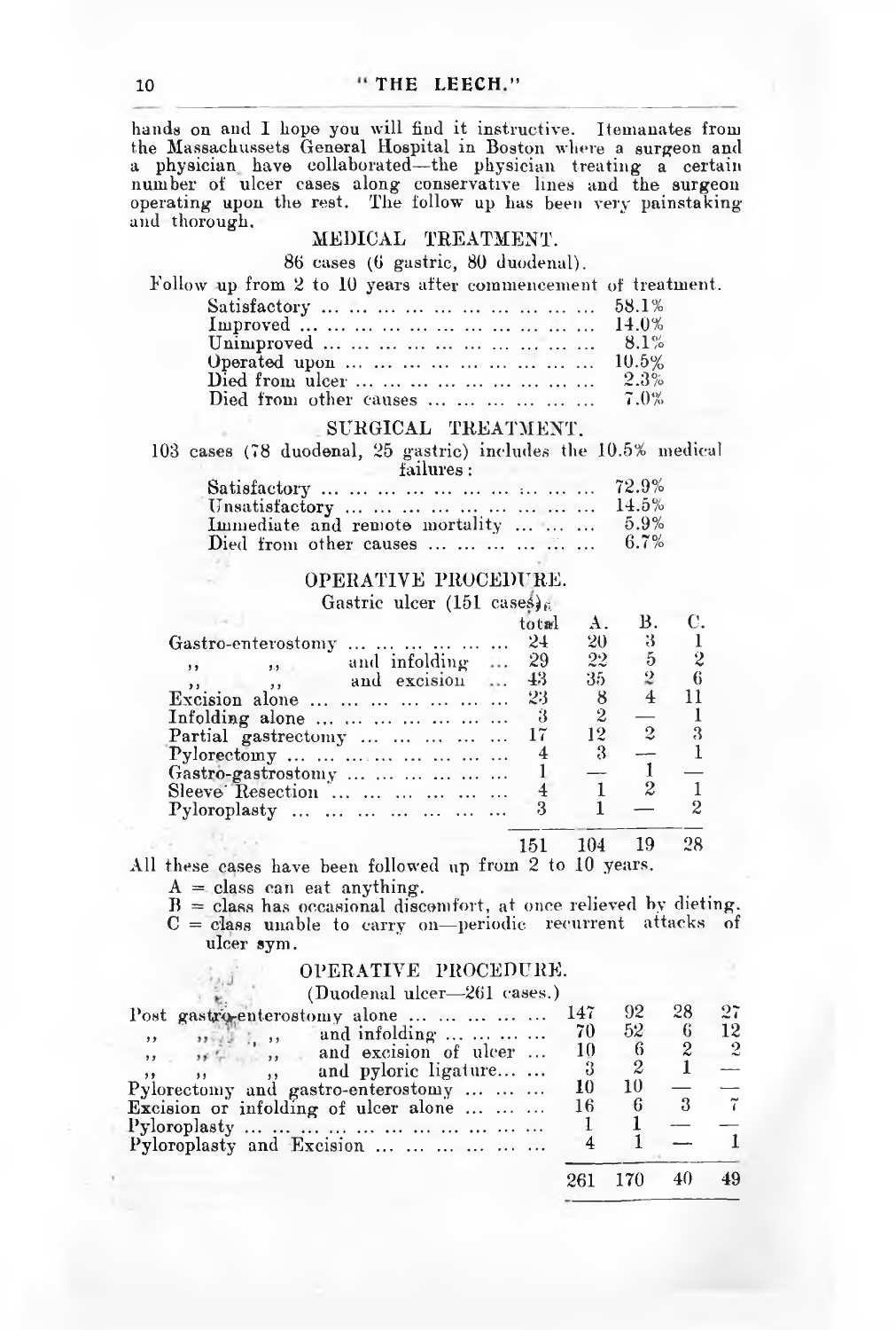If you scrutinise the above tables more closely you will notice that the more radical the treatment the better the result and you must remember that the surgical cases were all definitely proved ulcer cases while the diagnosis in the medical series rests on a clinical interpretation-of signs and symptoms only. Remember too that ten years ago—and some of the operation statistics go back as long as that— gastro-enterostomy alone was considered the routine treatment. To-day we try to remove the ulcer bearing area as well and a gastro-enterostomy alone is reserved for those cases where more effective treatment is impossible—such cases as where the ulcer is posterior and penetrates into the pances.

With these figures before you I think you will agree that surgery has a good deal to its credit. Our mission to humanity is the alleviation of suffering and our duty to the State the return of the invalid to the ranks of the workers and producers at the earliest posible moment, and I think surgery fulfils both these obligations. Not only are our present day results from surgery good, but now that the treatment of peptic ulcer has become more standardised, I think the follow up results during the next ten years will be much better than those  $\overline{I}$  have quoted to you to-day.

Some years ago the Sippy diet was haled as the greatest advance made in internal medicine during the present century, but I honestly believe that the physician who continues this treatment for more than a year without an absolute cure, should be relegated to somewhere near the bottom circle in Dante's Inferno. At the present time this selfsame physician fondly imagines that he should be received straight into Abraham's bosom for having rescued one socalled victim from the ruthless knife of the surgeon. The Sippy diet, too long continued with its aftermath of chronic invalidism, perforated ulcers and superimposed carcinoma has almost as many deaths and disabilities to be placed on its account as the hot fomentation treatment in acute appendicitis.

In my opinion our operative treatment should be radical, i.e. where posible the ulcer should be removed freely and at the same time the continuity of the intestinal tract re-established with the least disturbance of the normal physiological relationship. In the stomach I remove the ulcer bearing area widely—either by excision, pylorectomy or partial gastrectom $\overline{r}$  according to the site and size of the ulcer and then I usually re-establish the continuity of the intestinal tract by the Billroth 2 or Polya method. This is the method of choice, but each case must of course be decided upon its merits. I totally disagree with the surgeon who removes  $\frac{1}{2}$  or 1/3rd of the stomach in order to deal with a small juxta nyloric ulcer. Be radical, but for God's sake don't be ruthless! Twice I have been able to do a radical excision through a Finn pyloroplasty incision, and these two cases, as far as I know, have done well, but how often can one accomplish this This then is my considered opinion; if a gastric ulcer, in spite of dieting, still causes symptoms after a year, the patient should be put in the hands of a competent surgeon. Do a radical excision where possible and don't be satisfied with a mere gastro-enterostomy. In cases of doubt I don't hesitate to make an incision into the stomach and inspect the mucous membrane from inside.